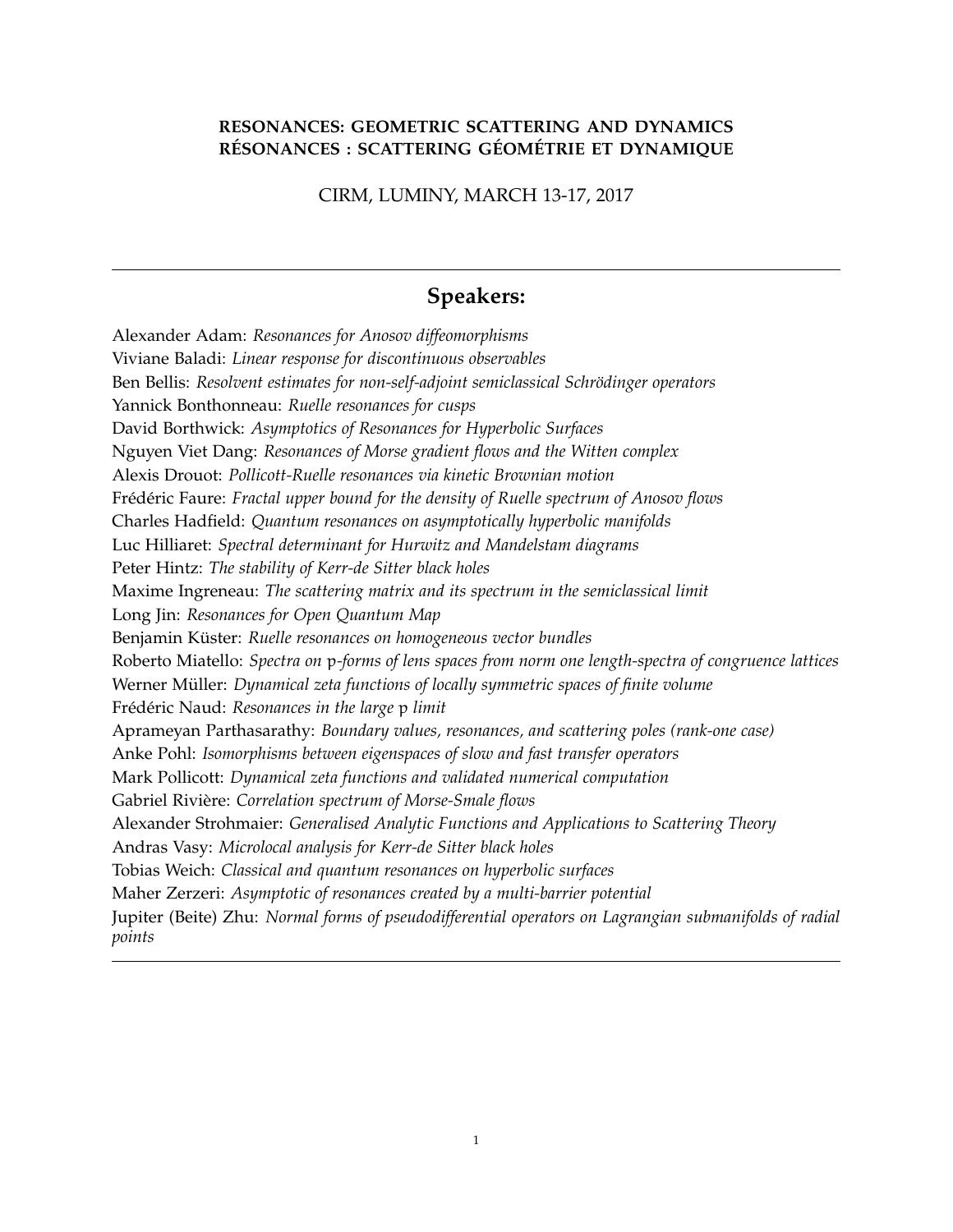# **Abstracts**

## **Alexander Adam**

#### *Resonances for Anosov diffeomorphisms*

*Abstract:* Deterministic chaotic behavior of invertible maps T is appropriately described by the existence of expanding and contracting directions of the differential of T. A special class of such maps are Anosov diffeomorphisms. Every hyperbolic matrix M with integer entries induces such a diffeomorphism on the 2-torus. For all pairs of real-analytic functions on the 2-torus, one defines a correlation function for T which captures the asymptotic independence of such a pair under the evolution  $T^n$  as  $n \to \infty$ . What is the rate of convergence of the correlation as  $n \to \infty$ , e.g. what is its decay rate? The resonances for T are the poles of the Z-transform of the meromorphic continued correlation function. The decay rate is well-understood if  $T = M$ . There are no non-trivial resonances of M. In this talk I consider small real-analytic perturbations T of M where at least one non-trivial resonance of T appears. This affects the decay rate of the correlation.

#### **Viviane Baladi**

#### *Linear response for discontinuous observables*

*Abstract:* Linear response for hyperbolic dynamics is usually stated for smooth enough observables. Discontinuous observables (involving thresholds) appear naturally in extreme value theory. We present our recent results with Kuna and Lucarini giving sufficient conditions, on observables involving thresholds, ensuring linear response. Our proof uses the fine properties of anisotropic Banach spaces, and this will also be an opportunity to give a survey talk on anisotropic spaces suitable for transfer operators of hyperbolic dynamical systems.

#### **Ben Bellis**

#### *Resolvent estimates for non-self-adjoint semiclassical Schrdinger operators ¨*

*Abstract:* Understanding the resolvent of a differential operator is often an important step in understanding various functions of that operator. For self-adjoint operators, the spectral theorem provides a very powerful tool to estimate the norm of the resolvent, but there is no suitable analog in the non-self-adjoint case. This makes resolvent estimates for non-self-adjoint operators generally more difficult to attain. In this talk we provide a bit of background on the estimating resolvent for such operators in the semiclassical setting and outline a proof of one such estimate.

#### **Yannick Bonthonneau**

*Ruelle resonances for cusps* Joint work with T. Weich.

*Abstract:* I will explain how we can use anisotropic spaces – in Dyatlov-Zworski's formulation – and Melrose's b-calculus to prove the existence of Ruelle spectrum for manifolds with hyperbolic cusps. If time allows, I will also talk about zeta functions and scattering matrices.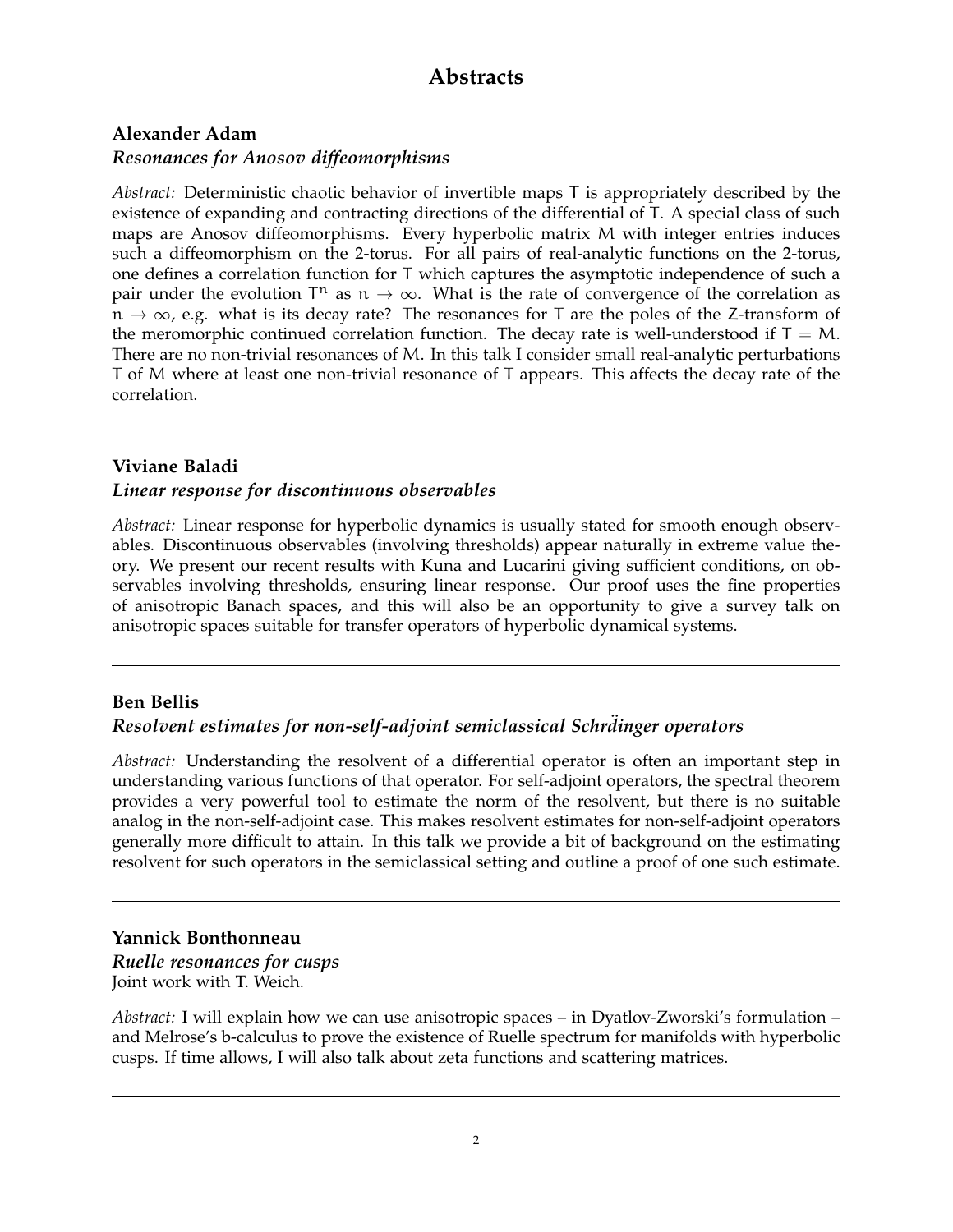## **David Borthwick** *Asymptotics of Resonances for Hyperbolic Surfaces*

*Abstract:* After a brief introduction to the spectral theory of hyperbolic surfaces, we will focus on the problem of understanding the asymptotic distribution of resonances for hyperbolic surfaces. The theory of open quantum chaotic systems has inspired several interesting conjectures about this distribution. We will highlight the recent theoretical progress towards these conjectures, and present some of the latest numerical evidence.

## **Nguyen Viet Dang**

## *Resonances of Morse gradient flows and the Witten complex*

*Abstract:* Consider a flow generated by a gradient vector field V on some compact Riemannian manifold satisfying some generic transversality condition. We explain how to derive the correlation spectrum of the flow by studying the spectral properties of the Lie derivative  $-L<sub>V</sub>$  acting on appropriate anisotropic Sobolev spaces of currents. Then we will show how our spectral methods allow to realize the Thom-Smale-Witten complex in the space of currents.

## **Alexis Drouot**

## *Pollicott–Ruelle resonances via kinetic Brownian motion*

*Abstract:* We give a probabilistic definition of Pollicott–Ruelle resonances for chaotic (Anosov) geodesic flows. These complex numbers are usually defined as dynamical quantities that quantize the decay of classical correlations. In this work, we realize them as the small white-force limits of the eigenvalues of the generator of the kinetic Brownian motion (a random perturbation of the geodesic flow). The proof requires semiclassical hypoelliptic estimates and specifically designed anisotropic Sobolev spaces.

## **Frédéric Faure**

## *Fractal upper bound for the density of Ruelle spectrum of Anosov flows*

*Abstract:* We consider a smooth vector field X on a closed manifold M that generates an Anosov flow. Let  $V \in C^{\infty}(M;\mathbb{R})$  be a smooth potential function. It is known that for any  $C > 0$ , there exists some anisotropic Sobolev space  $\mathcal{H}_C$  such that the operator  $A = -X + V$  has intrinsic discrete spectrum on  $\text{Re}(z) > -C$ . The discrete eigenvalues are called Ruelle-Pollicott resonances [Butterley-Liverani 2007, Faure-Sjöstrand 2011] and the density of eigenvalues is bounded by  $O(\langle \omega \rangle^{n})$  with  $\omega = Im(z)$  and  $n = dimM - 1$ . We will present a better upper bound, that is  $O\left(\langle\omega\rangle^{\frac{n}{1+\beta_0}}\right)$  where  $0 < \beta_0 \leqslant 1$  is the Hölder exponent of the distribution  $E_u \oplus E_s$  (strong stable and unstable). For this we construct some specific anisotropic Sobolev spaces and use some micro-local analysis based on wave packet transform. We also obtain some new results concerning the wave front set of the resonances. Collaboration with Masato Tsujii.

## **Charles Hadfield**

## *Quantum resonances on asymptotically hyperbolic manifolds*

*Abstract:* I will show how a technique presented in Andras Vasy's talk provides the meromorphic extension of the resolvent of the Laplacian on vector bundles. This is a key lemma in generalizing the quantum classical correspondence of Tobias Weich's talk to convex co-compact hyperbolic manifolds where symmetric tensors and the Lichnerowicz Laplacian play an important role.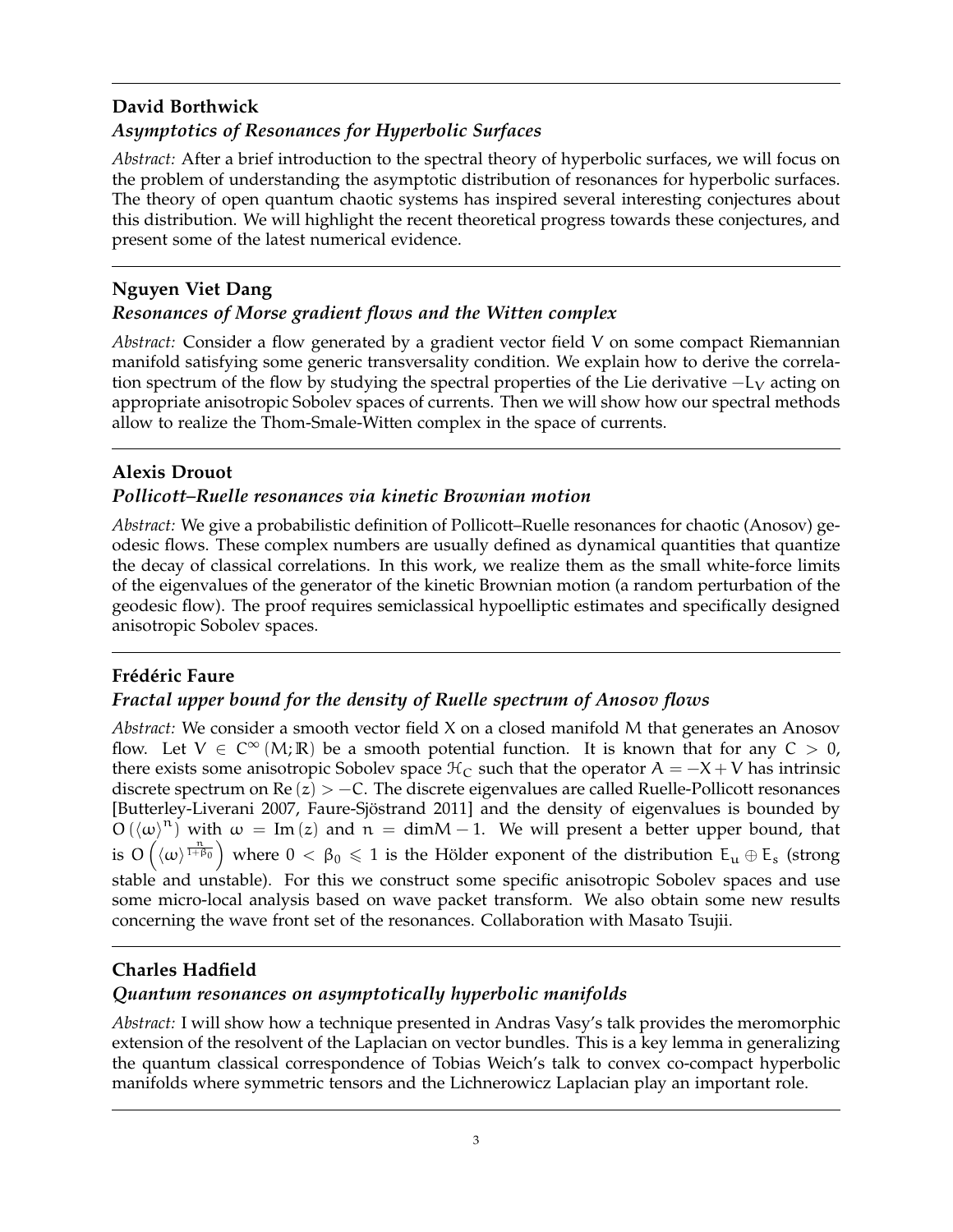## **Luc Hillairet** *Spectral determinant for Hurwitz and Mandelstam diagrams*

*Abstract:* Hurwitz and Mandelstam diagrams describe meromorphic functions or one-forms on a compact Riemann surface. It is possible to associate with each setting a flat metric with conical singularities and cylindrical, conical or flat Euclidean ends. Using scattering methods, we will explain how to construct a regularized determinant for the flat Laplacian. We will then address how this determinant varies when the diagram changes.

Joint work with A. Kokotov and V. Kalvin.

#### **Peter Hintz**

#### *The stability of Kerr-de Sitter black holes*

*Abstract:* In this lecture I will discuss Kerr-de Sitter black holes, which are rotating black holes in a universe with a positive cosmological constant, i.e. they are explicit solutions (in 3+1 dimensions) of Einstein's equations of general relativity. They are parameterized by their mass and angular momentum.

I will discuss the geometry of these black holes, and then talk about the stability question for these black holes in the initial value formulation. Namely, appropriately interpreted, Einstein's equations can be thought of as quasilinear wave equations, and then the question is if perturbations of the initial data produce solutions which are close to, and indeed asymptotic to, a Kerr-de Sitter black hole, typically with a different mass and angular momentum. In this talk, I will emphasize geometric aspects of the stability problem, in particular showing that Kerr-de Sitter black holes with small angular momentum are stable in this sense.

#### **Maxime Ingremeau**

#### *The scattering matrix and its spectrum in the semiclassical limit*

Abstract: Consider a Schrödinger operator  $P_h = -h^2 \Delta + V$ , where  $V \in C_c^{\infty}(\mathbb{R}^d)$ . A solution of  $P<sub>h</sub>f = f$  may always be written as the sum of an incoming and an outgoing part. The scattering matrix is the operator which maps the incoming part to the outgoing part. We will describe some of the properties of  $S_h$ , and of its spectrum, in the semiclassical limit  $h \rightarrow 0$ .

#### **Long Jin**

#### *Resonances for Open Quantum Map*

*Abstract:* Open quantum maps are useful models in the study of scattering resonances, especially for open quantum chaotic systems. In this talk, we discuss a special family of open quantum maps known as quantum open baker?s maps. They are quantizations of the open baker?s map on the torus and given by a family of subunitary matrices. We are interested in the distribution of eigenvalues, which are analogues of scattering resonances in this simple setting. In particular, we show that there exists a spectral gap which improves both the trivial gap and the pressure gap. We also show a fractal Weyl upper bound for the number of eigenvalues in annuli. This is joint work with Semyon Dyatlov.

#### **Benjamin Küster**

#### *Ruelle resonances on homogeneous vector bundles*

*Abstract:* Motivated by the result of Dyatlov, Faure, and Guillarmou that higher band Ruelle resonances on compact quotients of hyperbolic space can be identified with generalized first band Ruelle resonances on certain vector bundles, we define and study Ruelle resonances on general homogeneous vector bundles over compact rank one locally symmetric spaces. The main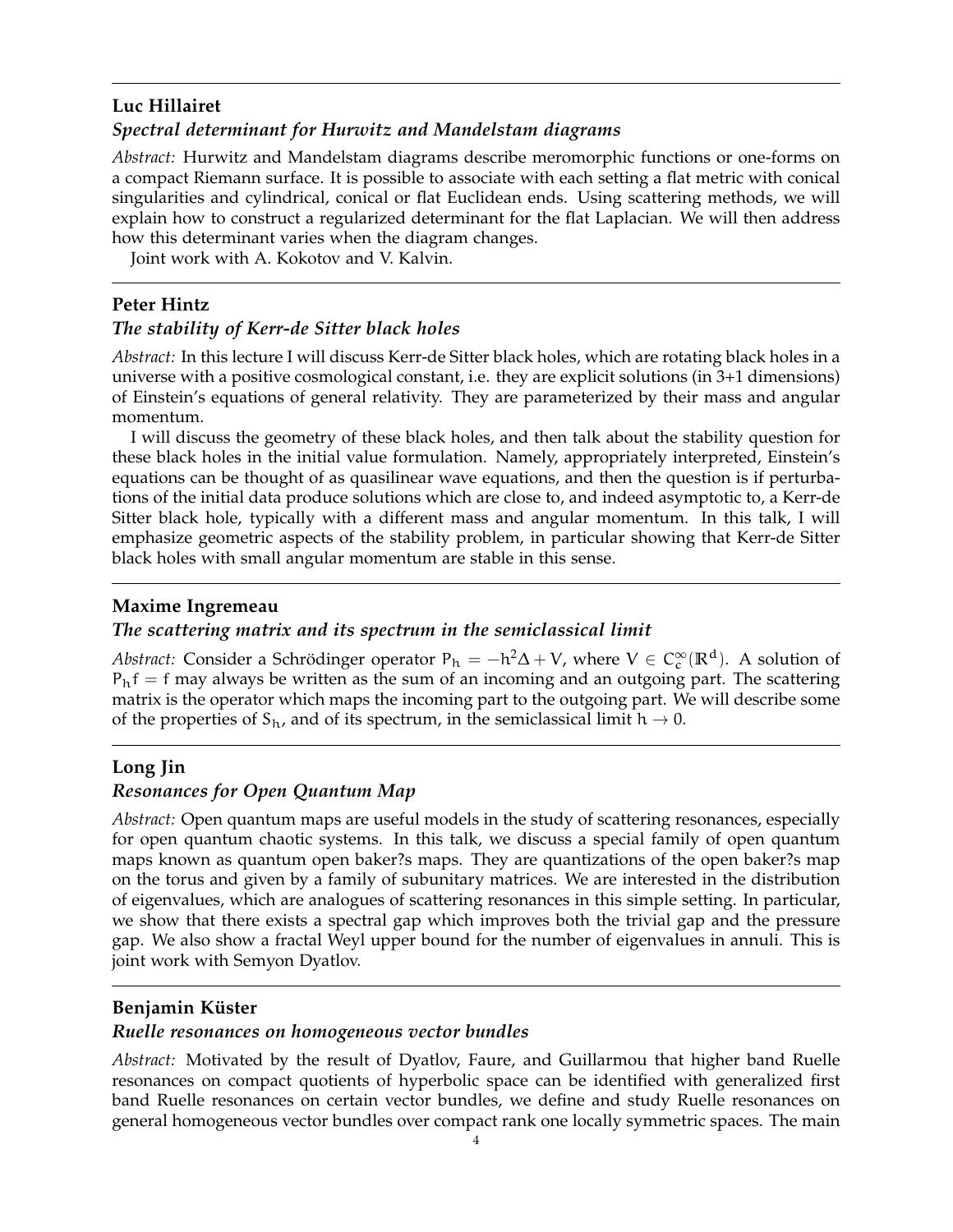goal is to identify these resonances with quantum eigenvalues of a generalized Laplacian via Olbrich's vector valued Poisson transform, generalizing the known results for higher band Ruelle resonances from compact quotients of hyperbolic space to general compact locally symmetric spaces of rank one. - Joint work with Tobias Weich.

#### **Roberto Miatello**

#### *Spectra on* p*-forms of lens spaces from norm one length-spectra of congruence lattices*

*Abstract:* We will relate the multiplicity of eigenvalues of the Hodge-Laplace operator on pforms with the so called norm-one\*-length spectra of an associated congruence lattice. As a consequence we will give families of Hodge-isospectral pairs that are not strongly isospectral. We will also describe a connection with the geometry of toric manifolds.

#### **Werner Müller**

#### *Dynamical zeta functions of locally symmetric spaces of finite volume*

*Abstract:* The dynamical zeta functions that I will consider in this talk are functions of a complex variable which are defined in terms of the length spectrum of closed geodesics. They provide a bridge between dynamical and spectral data. For a hyperbolic surface they were introduced by Selberg and Ruelle. The aim of the talk is to discuss recent results concerning dynamical zeta functions of locally symmetric spaces of finite volume. In the non-compact case scattering theory comes into play.

#### **Frédéric Naud**

#### *Resonances in the large* p *limit*

*Abstract:* Given a convex co-compact subgroup  $\Gamma$  of  $SL_2(\mathbb{Z})$ , one can define "congruence subgroups"  $Γ(p)$  associated to a square free or a prime number p. These groups play a key role in various number theoretic problems such as finding almost primes in thin subgroups. In this talk we investigate the behavior of resonances of the associated hyperbolic surfaces "in the large p regime". In particular we will discuss questions related to Weyl laws and behaviour of resonances close to the unitary axis.

#### **Aprameyan Parthasarathy**

*Boundary values, resonances, and scattering poles (rank-one case)*

*Abstract:* TBA

#### **Anke Pohl**

#### *Isomorphisms between eigenspaces of slow and fast transfer operators*

*Abstract:* Over the last few years I developed (partly jointly with coauthors) dual 'slow/fast' transfer operator approaches to automorphic functions, resonances, and Selberg zeta functions for certain hyperbolic surfaces/orbifolds  $L \setminus H$  with cusps (both of finite and infinite area; arithmetic and non-arithmetic).

Both types of transfer operators arise from discretizations of the geodesic flow on  $L \setminus H$ . The eigenfunctions with eigenvalue 1 of slow transfer operators characterize Maass cusp forms. Conjecturally, this characterization extends to more general automorphic functions as well as to residues at resonances. The Fredholm determinant of the fast transfer operators equals the Selberg zeta function, which yields that the zeros of the Selberg zeta function (among which are the resonances) are determined by the eigenfunctions with eigenvalue 1 of the fast transfer operators. It is a natural question how the eigenspaces of these two types of transfer operators are related to each other.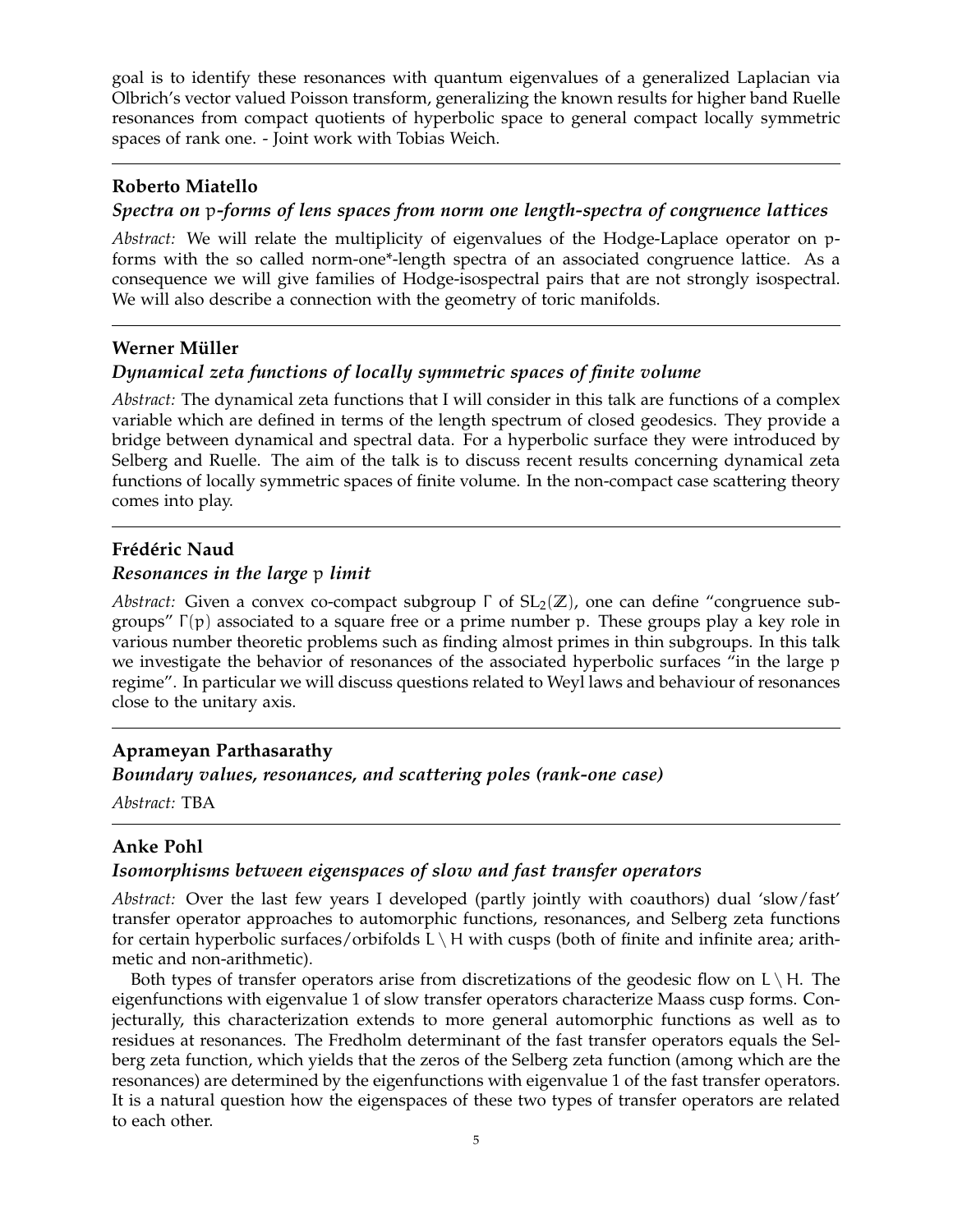In this talk I will discuss an isomorphism between these eigenspaces. This is joint work with Alexander Adam.

## **Mark Pollicott**

### *Dynamical zeta functions and validated numerical computation*

*Abstract:* There are many numerical quantifiers of a dynamical system which can be read off from the properties of a suitable zeta function. We will consider some instances of this, with an emphasis on obtaining rigorous estimates on their numerical values.

### **Gabriel Rivière**

#### *Correlation spectrum of Morse-Smale flows*

*Abstract:* I will explain how one can get a complete description of the correlation spectrum of a Morse-Smale flow in terms of the Lyapunov exponents and of the periods of the flow. I will also discuss the relation of these results with differential topology.

This a joint work with Nguyen Viet Dang (Université Lyon 1).

## **Alexander Strohmaier**

## *Generalised Analytic Functions and Applications to Scattering Theory*

*Abstract:* I will introduce a generalisation of the field of meromorphic functions that includes the logarithm and real powers near the origin. I will discuss some properties of these functions and applications to scattering theory on symmetric spaces of even rank.

(based on joint work with J. Müller)

## **Andras Vasy**

#### *Microlocal analysis for Kerr-de Sitter black holes*

*Abstract:* In this lecture I will describe a framework for the Fredholm analysis of non-elliptic problems both on manifolds without boundary and manifolds with boundary, with a view towards wave propagation on Kerr-de-Sitter spaces, which is the key analytic ingredient for showing the stability of black holes (see Peter Hintz' lecture). This lecture focuses on the general setup such as microlocal ellipticity, real principal type propagation, radial points and generalizations, as well as (potentially) normally hyperbolic trapping, as well as the role of resonances.

#### **Tobias Weich**

#### *Classical and quantum resonances on hyperbolic surfaces*

*Abstract:* For compact and for convex co-compact oriented hyperbolic surfaces, we give a complete description of the classical Ruelle resonances for the geodesic flow and their associated resonant states: The classical resonances are mostly given by shifted copies of quantum resonances. Additionally, at the negative integers, there occur "topological" Ruelle resonances and their multiplicity is purely determined by the Euler characteristic of the surface.

## **Maher Zerzeri**

#### *Asymptotic of resonances created by a multi-barrier potential*

*Abstract:* In this talk, I will give the quantization condition and the semiclassical distribution of resonances of the Euclidean Schrödinger operator in a general setting where the trapped set of the underlying classical mechanics makes a finite graph consisting of hyperbolic fixed points and associated homoclinic/heteroclinic trajectories. I will give some examples and a rough sketch of the proof. Based on joint work with J-F. Bony, S. Fujiie and T. Ramond. ´